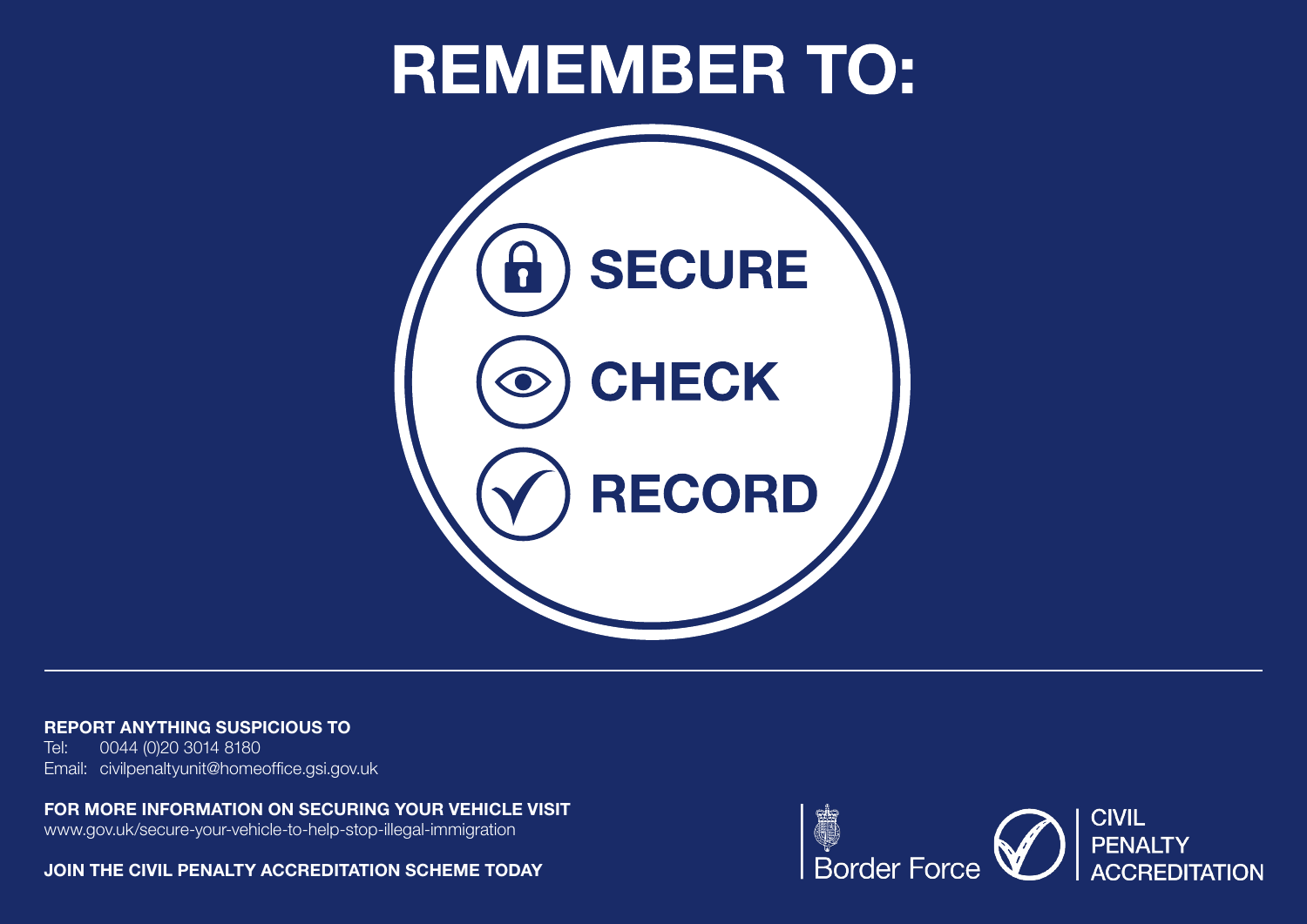# **REMEMBER TO:**



#### REPORT ANYTHING SUSPICIOUS TO

Tel: 0044 (0)20 3014 8180 Email: civilpenaltyunit@homeoffice.gsi.gov.uk

#### FOR MORE INFORMATION ON SECURING YOUR VEHICLE VISIT

www.gov.uk/secure-your-vehicle-to-help-stop-illegal-immigration

JOIN THE CIVIL PENALTY ACCREDITATION SCHEME TODAY